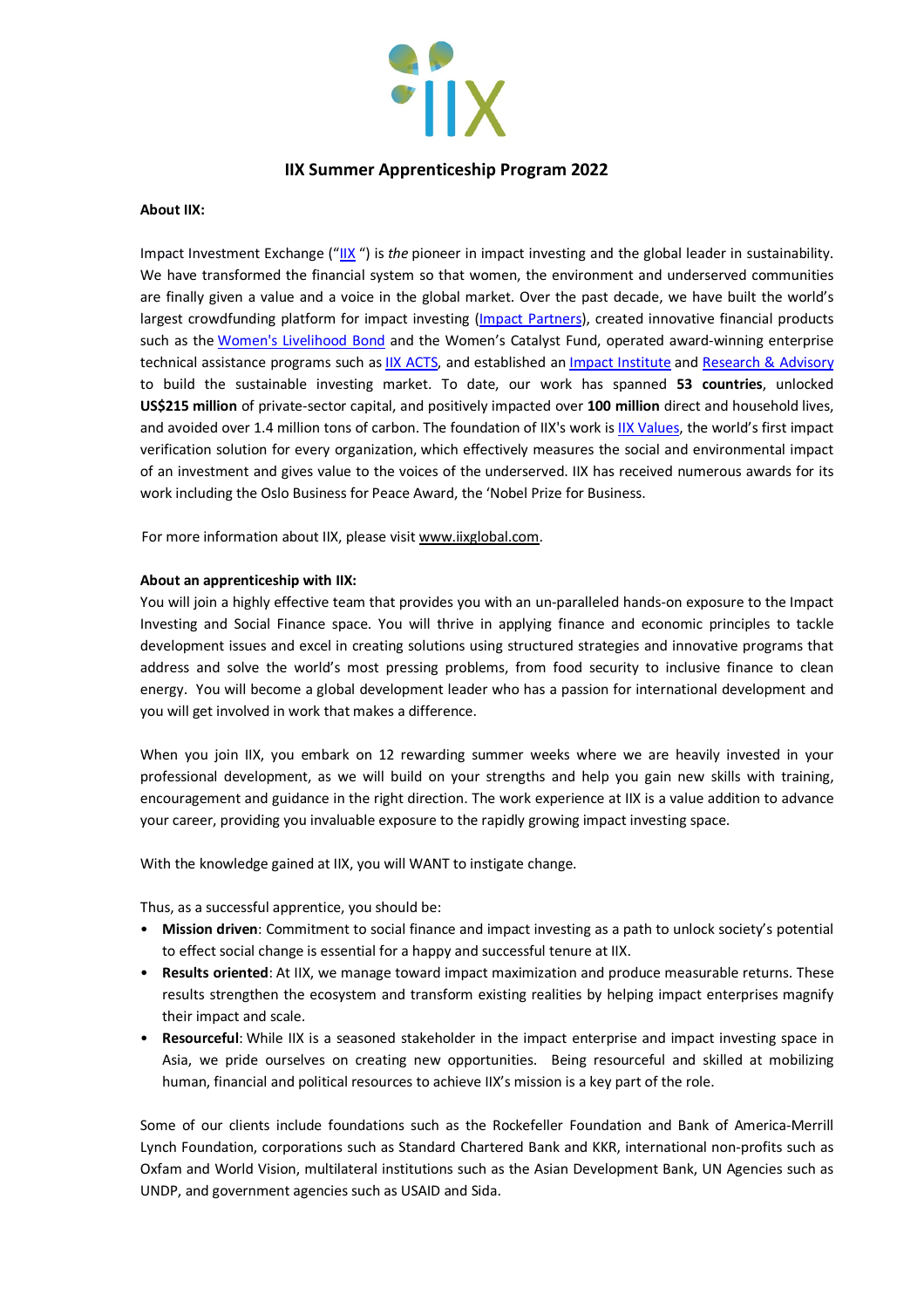\*\*\*\*\*

IIX is pleased to announce the opening of the application for the 2022 Summer Apprenticeship Program.

#### **About the IIX Summer Program:**

#### **1. Overview**

As an apprentice team member, you will learn about our businesses and build career-enhancing skills. This program is open to third and fourth year undergraduate and graduate level students from any field of study. While your discipline or major is not important, we're looking for students with an outstanding record of academic achievement and an interest in changing the world by changing the financial markets.

A financial background is not necessary. Your area or major of concentration is less important to us than your potential. Whether you've distinguished yourself in economics or history, the next phase of your career will be shaped by your passion, energy and vision. **We encourage you to apply, provided you share an interest in connecting the back streets with wall streets, and have demonstrated strong academic performance and professional drive.**

# **2. The Experience**

We provide our new apprentices with the tools necessary for professional growth and career advancement. As a new apprentice, you will learn a great deal about the firm and how we do business and about the whole sector. You will gain the skills and knowledge necessary to support our businesses.

As part of the Summer Program, you will receive formal training followed by department-specific training. You will also receive ongoing training, based on your specific skill needs and interests, to bolster your professional development through learning in the workplace. There will be targeted skills enhancement workshops, discussions and team based projects apart from the daily and ad-hoc tasks. There will also be field visits to Singapore-based social enterprises.

The IIX Summer Program is based in the Singapore headquarters. We will provide a small stipend for food & local transport. The apprenticeship program is an intensive program where all apprentices will be participating as a core member of each team. Selected apprentices may also get field experience to support our work in South and Southeast Asia. An apprenticeship at IIX can open the doors for you to join the IIX team full time if you perform exceptionally well. Some of our full time staff have gone on to study at top Business Schools for their post graduate studies, for example at Yale, Georgetown, INSEAD, Columbia SIPA among others.

The IIX Summer Apprenticeship Program will run from 16 May 2022 to 5 August 2022 for a total of 12 weeks.

# **Our Core Teams:**

**Impact Partners:** The successful candidate will assist the Impact Partners team to conduct Impact enterprise and investor outreach. This will include direct engagement with investors, high-net worth individuals and banks, so fluency in finance is needed. This individual will also work with and assess Impact enterprises to prepare them for Impact Partners listing (examining financial reports, business plans, understanding capital needs), guiding them to be investor-ready and managing their capital raising process. This work will include financial modelling and analysis, process management and building trusted relationships. The apprentice team member will also work closely to measure and communicate the social and environmental impact that IEs are having. Impact assessments provides detailed projection and data collection tools as well as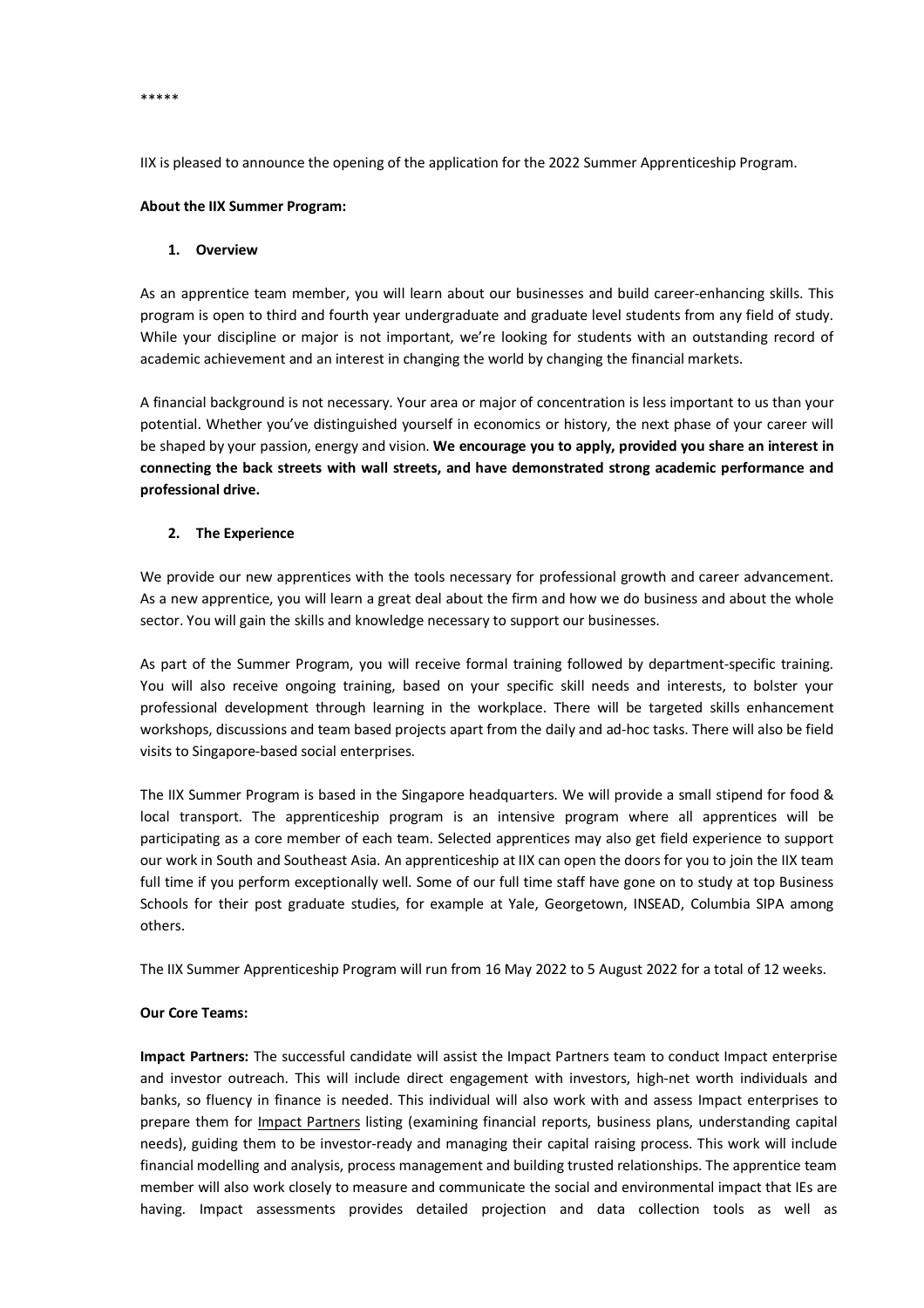recommendations, to help magnify the social and environmental performance of an IE as well as enhance transparency and accountability to stakeholders and funders.

**Growth & Innovation:** Cultivate important relationships and initiatives that will result in strategic partnerships with IIX. This team focuses on developing and marketing IIX's products and services such as IIX values to fulfil needs in the social enterprise and impact investment community. Conduct research and analysis of impact enterprises and the impact investing space, including country-wide, sector-specific or ecosystem-targeted research and broader policy perspectives. Our research culminates in published reports that are widely disseminated.

**Innovative Finance:** Support the structuring of pooled credit vehicles such as Women's Livelihood bond Series ™ and contribute to IIX's other areas of work Women's Catalyst Fund ™. The team performs credit analysis, provides financial analysis and full credit reports on selected impact enterprises and micro-finance institutions and assist in raising and structuring credit facilities and/or investment capital for IEs and MFIs through participation in the transaction process.

**Marketing & Advocacy:** Build strategic messaging and initiatives that promote the impact investing and social enterprise space in Asia. Work closely across both IIX and IIX Foundation to build cohesive and compelling stories of how social capital markets influence sustainable development.

**Research and Advisory:** Our research and advisory team offers impact investors, corporations, foundations, international organizations and governments in-depth sector analysis, landscape mapping, and actionoriented research. Using proprietary data, local industry analytics and innovative financial structuring, we help to identify impact investment opportunities for sustainable development solutions, conduct due diligence, and manage transaction execution. The selected apprentice will support the team in its research and advisory projects by providing research support and market insights.

# *Please note: Previous marketing, development or research work highly preferred. Only candidates who are excellent writers, critical thinkers and energetic team players will be successful at IIX.*

**IIX Growth Fund (IGF):** IGF's summer program focuses on pipeline building and exploring investment opportunities in the selected countries and sectors. The apprentice will support IGF's activities in target markets, assist to conduct investment research and due diligence activities as well as support the team's fund raising efforts for IGF. The investment apprentice may also assist the team on the active management of portfolio companies – including on-going monitoring of portfolio companies, preparing monthly operational and financial performance reports and/or information memos for quarterly board meetings.

*Please note: due to the nature of IGF's work, IGF will show a strong preference to candidates who have a strong background in the private equity/investment sectors. Working history in development as well as demonstrable interest in Asia is also a plus***.** 

# **Application Process:**

Interested candidates can submit their application at **apprentice@iixglobal.com**. Please note all accepted Summer Associates/Analysts will be working across teams as needed.

• Dates of Summer Program: 16 May 2022 to 5 August 2022 (12 weeks).